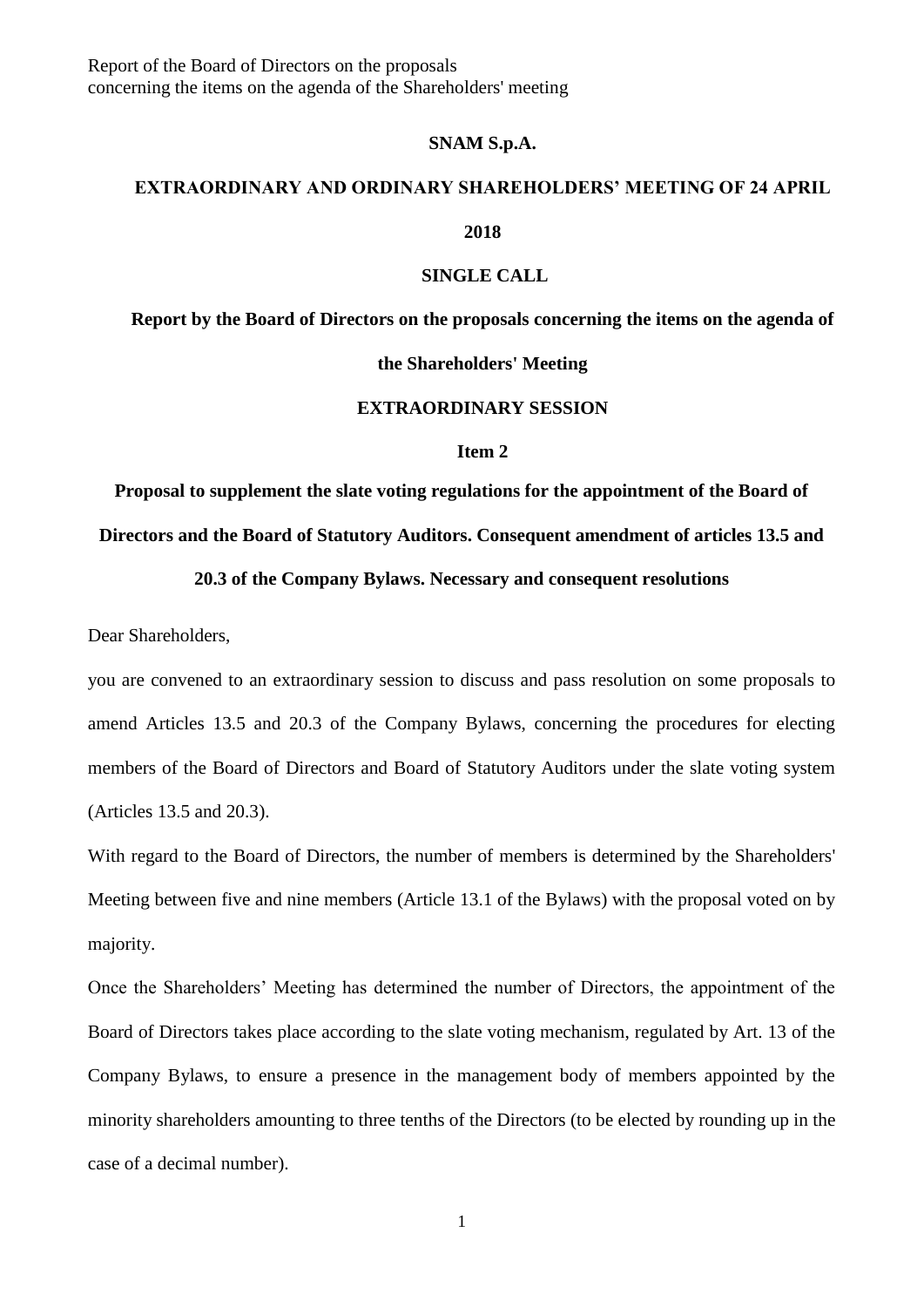With regard to the operation of the slate voting mechanism, in summary the Snam S.p.A.'s Bylaws set out that:

- 7/10 of the Directors are extracted from the slate obtaining the greatest number of votes;
- the remaining 3/10 directors are selected from the other slates that are in no way, whether directly or indirectly, connected to shareholders who have submitted or voted for the slate that received the majority of votes; to this end, votes obtained by these slates will be subsequently divided by one or two or three, depending on the progressive number of the directors to be elected. The quotients thus obtained shall be progressively assigned to the candidates on each slate in the order specified thereon. On the basis of the quotients assigned, the candidates on the various slates shall be arranged in a single decreasing ranking. Those who have obtained the highest quotients shall be elected.

There are also specific provisions to safeguard the presence of independent directors on the Board of Directors and compliance with the gender quotas.

The statutory clause in article 13 of the Company Bylaws was worded this way to ensure minority shareholders have the possibility of appointing their candidates to the Board, in compliance with the principles for protecting minorities established by Legislative Decree No. 58 of 24 February 1998. This proposal is formulated following a trend analysis of the votes relating to the renewal of the corporate bodies held during the Shareholders' Meeting of 27 April 2016.

On this occasion it so happened that, also in consideration of the increase in capital shares held by institutional investors and their more active participation in the shareholders' meeting, the slate presented by a group of institutional investors – containing an insufficient number of candidates to cover the majority of the Board of Directors – obtained the majority of votes. On the other hand, the major shareholder, despite having a slate with a number of candidates corresponding to the majority of seats to be filled on the Board – did not obtain the majority of the votes at the time of voting in the meeting. Therefore, upon the outcome of the voting using the slate voting process, the Board of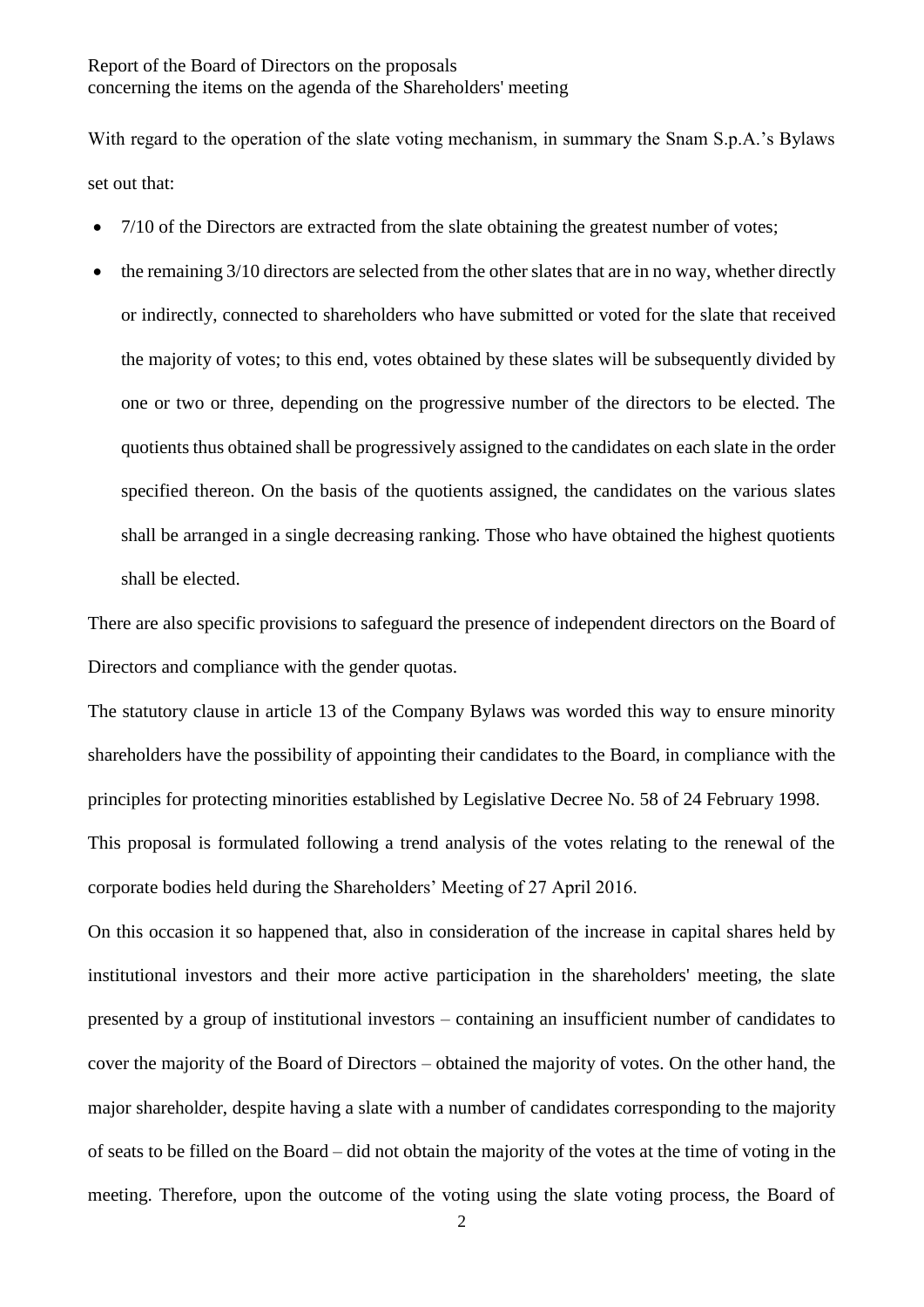Directors had not been elected in full. It was therefore necessary to hold a further vote in the shareholders' meeting by legal majority, in order to appoint the remaining directors based on the proposals put forward directly by the shareholders at the meeting.

A similar situation also occurred with the appointment of the Board of Statutory Auditors in that, as not all the standing members of the Board had been elected with the slate voting procedure (although the slate of institutional investors received the most votes it only indicated one candidate to be appointed as a Standing Auditor) it was also necessary to proceed with a vote by legal majority on the proposal made by the shareholders directly at the shareholders' meeting.

This type of situation creates objective difficulties in conducting shareholders' meetings, in particular for shareholders who normally cast their vote on the basis of voting instructions given to their representatives in advance.

Therefore, to overcome such situation and ensure an easier process of appointing the Board of Directors and Board of Statutory Auditors, while also making voting operations faster – putting forward proposals by shareholders directly at the meeting only as a last option – a proposal to amend Articles 13.5 and 20.3 of the Company Bylaws shall be put forward. This proposal involves maintaining the existing provision of the Bylaws and adding some further provisions to quickly identify the candidates to be appointed and ensure a swift proclamation, without affecting the voting decisions made at shareholders' meetings.

Specifically, with regard to the appointment of the Board of Directors, it is proposed to establish that, if the slate that obtains the most votes – the "*Majority Slate*" – does not contain a sufficient number of candidates to cover seven/tenths of the seats to be assigned, pursuant to letter a) of Article 13.5, (i) all candidates listed in said slate are appointed; (ii) the other directors are appointed from the Minority Slates, pursuant to the letter b) above, for the number of positions established for these minority slates, which is three tenths of the total; (iii) the remaining directors are appointed for positions not covered by the Majority Slate, from the minority slate that obtains the greatest number of votes among the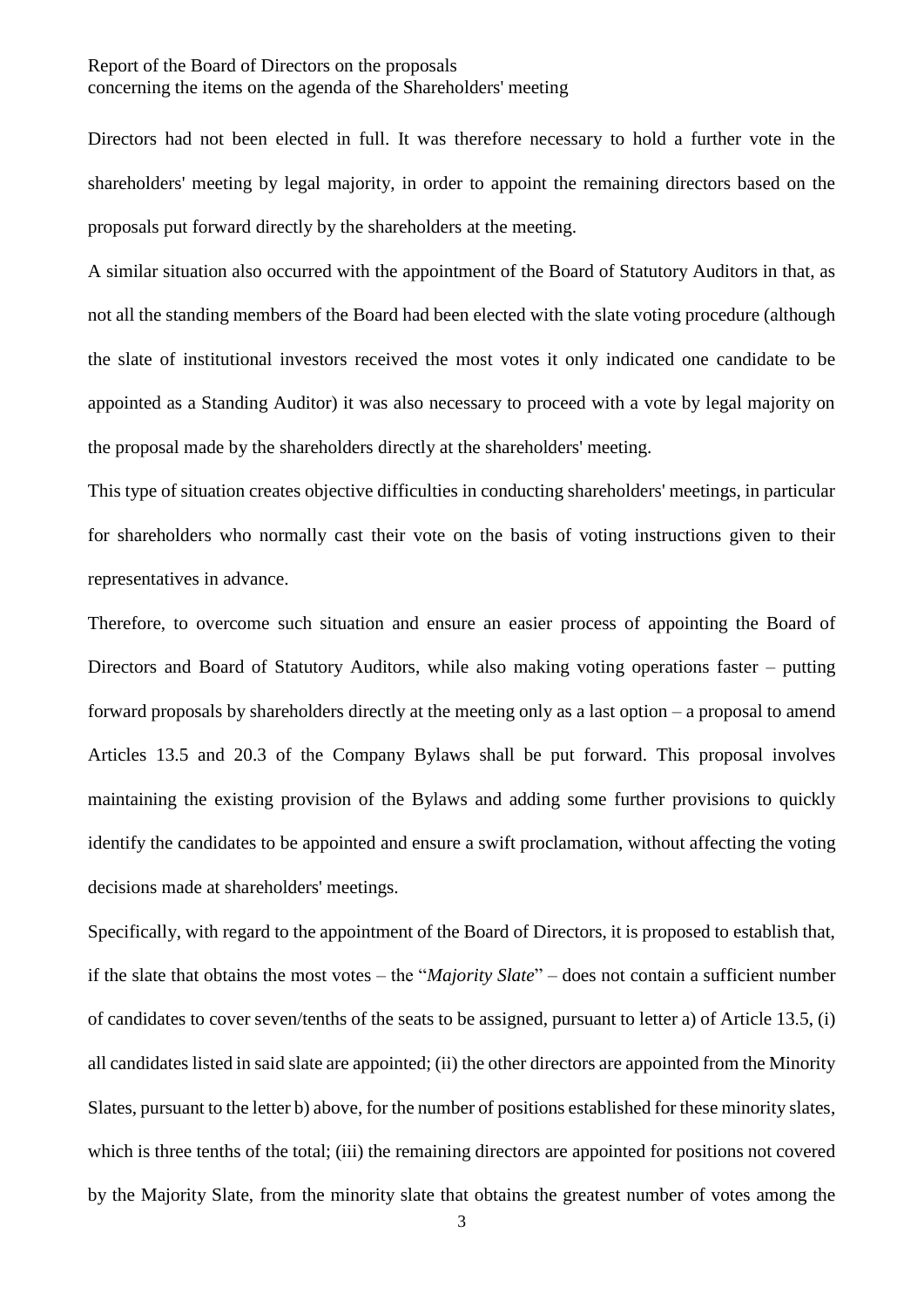Minority Slates in relation to the capacity of said Slate; and (iv) in the event of insufficient capacity of said slate, the remaining directors are appointed, with the same procedures, from the following or subsequent slates, based on the number of votes and capacity of the slates themselves.

If, finally and hypothetically, the total number of candidates included in all the slates presented is in any case lower than the number of directors to be elected, votes should be cast at the Shareholders' Meeting by legal majority in accordance with the residual provision referred to in letter d) of Article. 13.5 of the Company Bylaws mentioned above.

With regard to the appointment of the Board of Statutory Auditors, the proposal is made to introduce in Article 20.3 a clause whereby, in the event of a situation – with the differences of the individual case – similar to that set out in letter b-*bis*) of Article 13.5 of the Company Bylaws, the procedures pursuant to the same letter b-*bis*) shall apply both for the standing auditors and alternate auditors, insofar as compatible with current regulations and Bylaw provisions on the election of the Board of Statutory Auditors and the Alternate Auditors.

All amendments to the Bylaws are duly highlighted in the text as shown below for quick reference. It should be noted that the proposed amendments to the Bylaws do not grant the right of withdrawal to shareholders who do not participate in the respective approval, not supplementing the details of any of the instances of withdrawal laid down in Article 2437 of the Italian Civil Code.

Dear Shareholders,

you are invited to:

approve the proposed amendments to the Bylaws of Snam S.p.A. in relation to Articles 13.3, 13.5 and 20.3 of the Bylaws in the text set out below, together with the current regulations.

4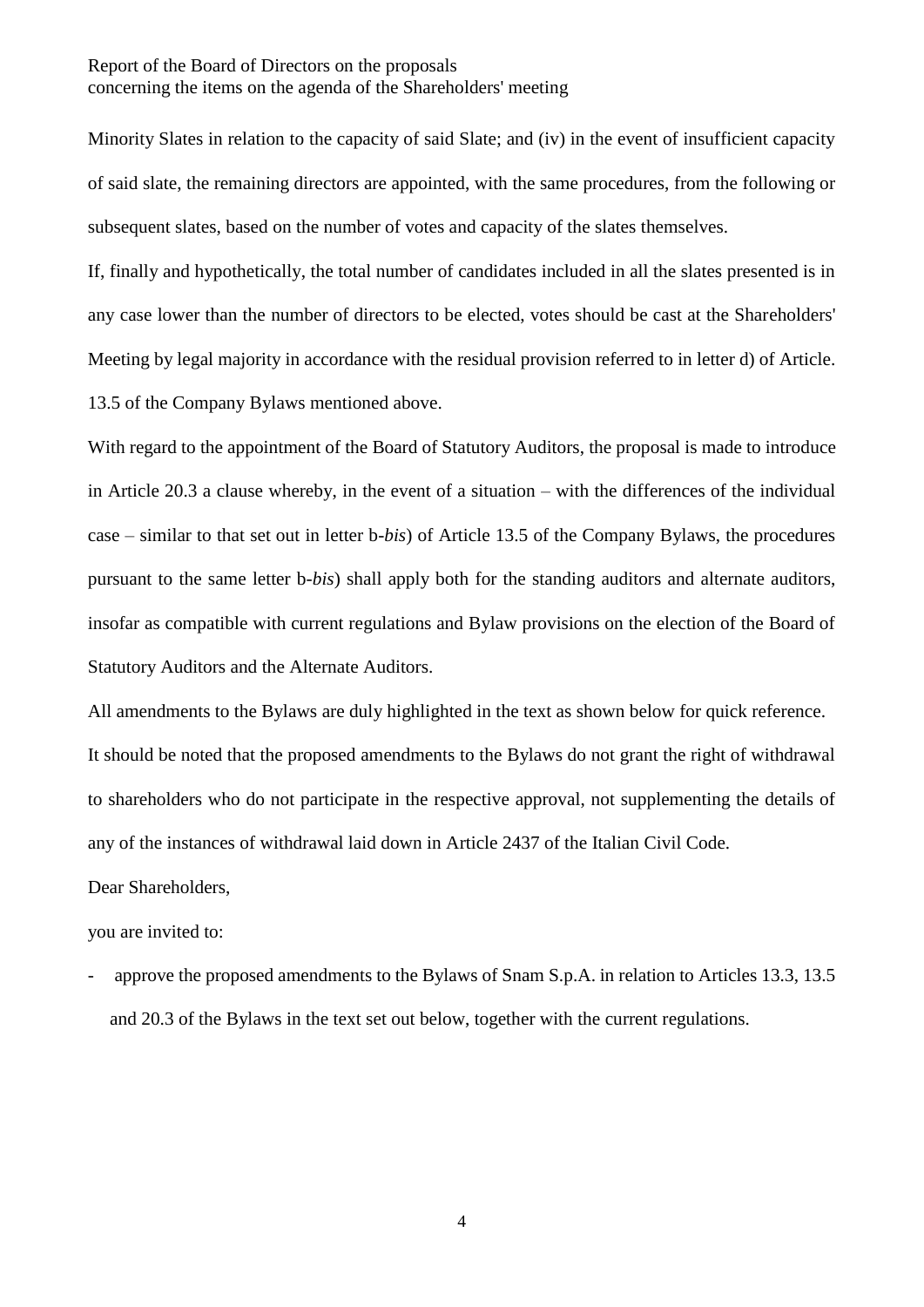# *BYLAWS*

# **SNAM S.p.A.**

# **Current text Amended text**

# **BYLAWS OF SNAM**

# **Title IV – BOARD OF DIRECTORS**

13.1 The Company is administered by a Board of Directors numbering no fewer than five and no more than nine members, with their number and term of office being established by the Shareholders' Meeting at the time of appointment.

13.2 The Directors can be appointed for a period not exceeding three fiscal years, their term in office expires on the date of the Shareholders' Meeting convened to approve the financial statements relating to the last fiscal year in which the Directors hold office, and can be re-elected.

13.3 The Board of Directors is appointed by the Shareholders' Meeting in compliance with the regulations in force at the time on gender balance, on the basis of slates submitted by the shareholders, on which candidates must be listed by means of a progressive number.

The slates are deposited at the Company's registered offices no later than the twenty-fifth day preceding the date in which the Shareholders' Meeting will convene to discuss the appointment of the members of the Board of Directors, and are made available to the public at least twentyone days prior to the Shareholders' Meeting, in accordance with the terms and conditions provided for in the law and Consob's own regulations.

Each shareholder can submit or participate in the submission of and vote a single slate in accordance with the terms set forth in the aforementioned legislative and regulatory provisions.

13.1 The Company is administered by a Board of Directors numbering no fewer than five and no more than nine members, with their number and term of office being established by the Shareholders' Meeting at the time of appointment.

13.2 The Directors can be appointed for a period not exceeding three fiscal years, their term in office expires on the date of the Shareholders' Meeting convened to approve the financial statements relating to the last fiscal year in which the Directors hold office, and can be re-elected.

13.3 The Board of Directors is appointed by the Shareholders' Meeting in compliance with the regulations in force at the time on gender balance, on the basis of slates submitted by the shareholders, on which candidates must be listed by means of a progressive number.

The slates are deposited at the Company's registered offices no later than the twenty-fifth day preceding the date in which the Shareholders' Meeting will convene to discuss the appointment of the members of the Board of Directors, and are made available to the public at least twentyone days prior to the Shareholders' Meeting, in accordance with the terms and conditions provided for in the law and Consob's own regulations.

Each shareholder can submit or participate in the submission of and vote a single slate in accordance with the terms set forth in the aforementioned legislative and regulatory provisions.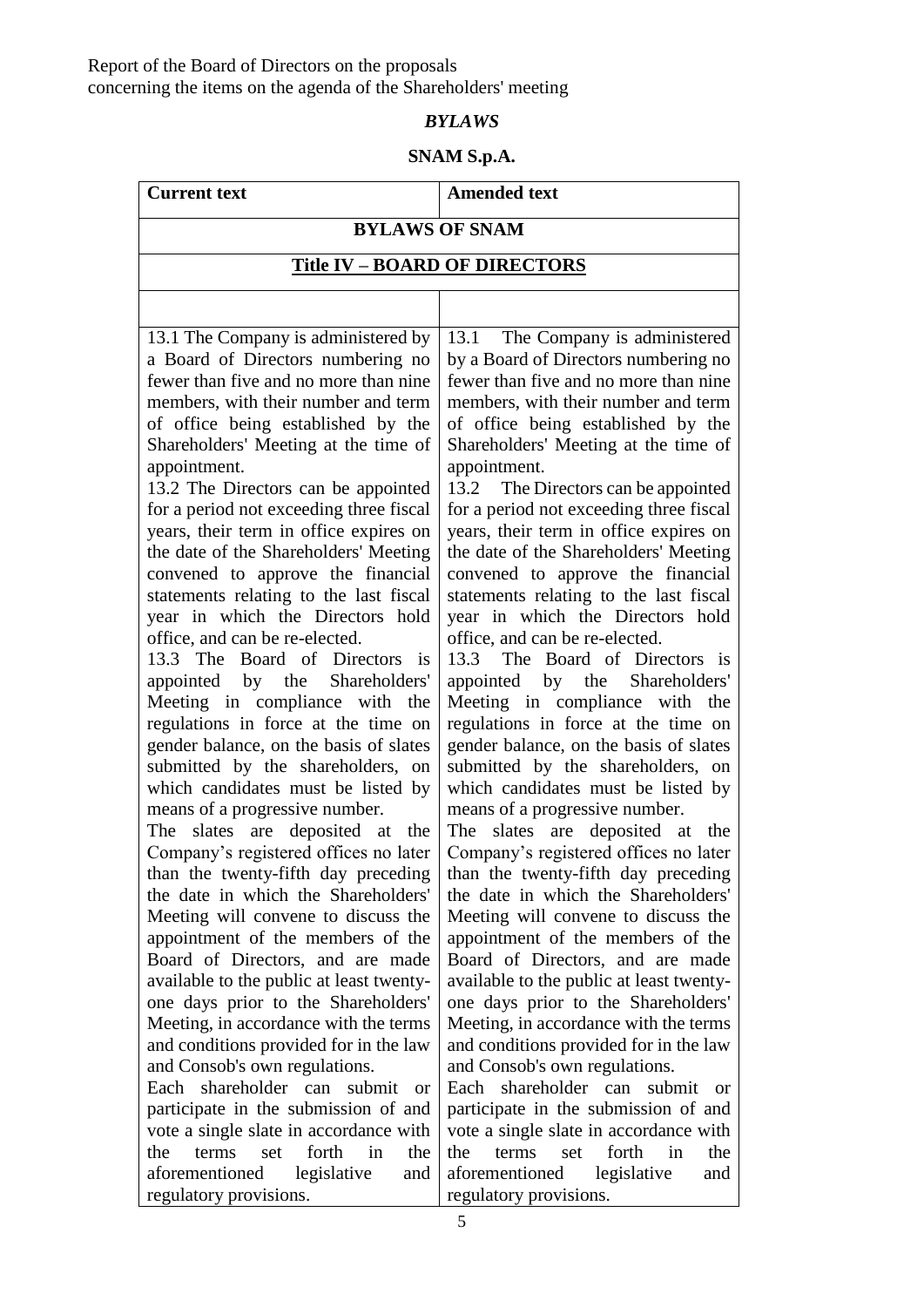Each candidate must submit his/her candidacy on a single slate, under penalty of ineligibility.

Slates may only be presented by Shareholders who, alone or together with other Shareholders, represent at least 2% or are together the owners of such other stake in the capital as Consob may set in its regulations. Ownership of the minimum share necessary to submit slates is defined by taking account of shares that are registered to the shareholder on the day on which the slates are deposited with the Company.

In order to prove ownership of the number of shares necessary to submit slates, shareholders must produce the relevant certification issued in accordance with the law by qualified intermediaries within the deadline set for the publication of slates by the Company.

At least one director, if the Board is made up of no more than seven members, or at least three directors, if the Board is made up of more than seven members, must meet the requirements of independence laid down for statutory auditors of listed companies.

The slates must expressly bear the names of candidates who meet the aforementioned requirement of independence. Pursuant to the Decree of the President of the Council of Ministers of 25 May, 2012, containing the "Criteria, conditions and terms for the adoption of the model for the demerger of Snam S.p.A., in accordance with Article 15, of Law no. 27 of 24 March, 2012", the directors cannot be appointed to offices in administrative or control bodies or in managerial positions at ENI S.p.A. and its subsidiaries, nor can they entertain any direct or indirect, professional or financial relationship with the aforementioned companies.

Each candidate must submit his/her candidacy on a single slate, under penalty of ineligibility.

Slates may only be presented by Shareholders who, alone or together with other Shareholders, represent at least 2% or are together the owners of such other stake in the capital as Consob may set in its regulations. Ownership of the minimum share necessary to submit slates is defined by taking account of shares that are registered to the shareholder on the day on which the slates are deposited with the Company.

In order to prove ownership of the number of shares necessary to submit slates, shareholders must produce the relevant certification issued in accordance with the law by qualified intermediaries within the deadline set for the publication of slates by the Company.

At least one director, if the Board is made up of no more than seven members, or at least three directors, if the Board is made up of more than seven members, must meet the requirements of independence laid down for statutory auditors of listed companies.

The slates must expressly bear the names of candidates who meet the aforementioned requirement of independence. Pursuant to the Decree of the President of the Council of Ministers of 25 May, 2012, containing the "Criteria, conditions and terms for the adoption of the model for the demerger of Snam S.p.A., in accordance with Article 15, of Law no. 27 of 24 March, 2012", the directors cannot be appointed to offices in administrative or control bodies or in managerial positions at ENI S.p.A. and its subsidiaries, nor can they entertain any direct or indirect, professional or financial relationship with the aforementioned companies.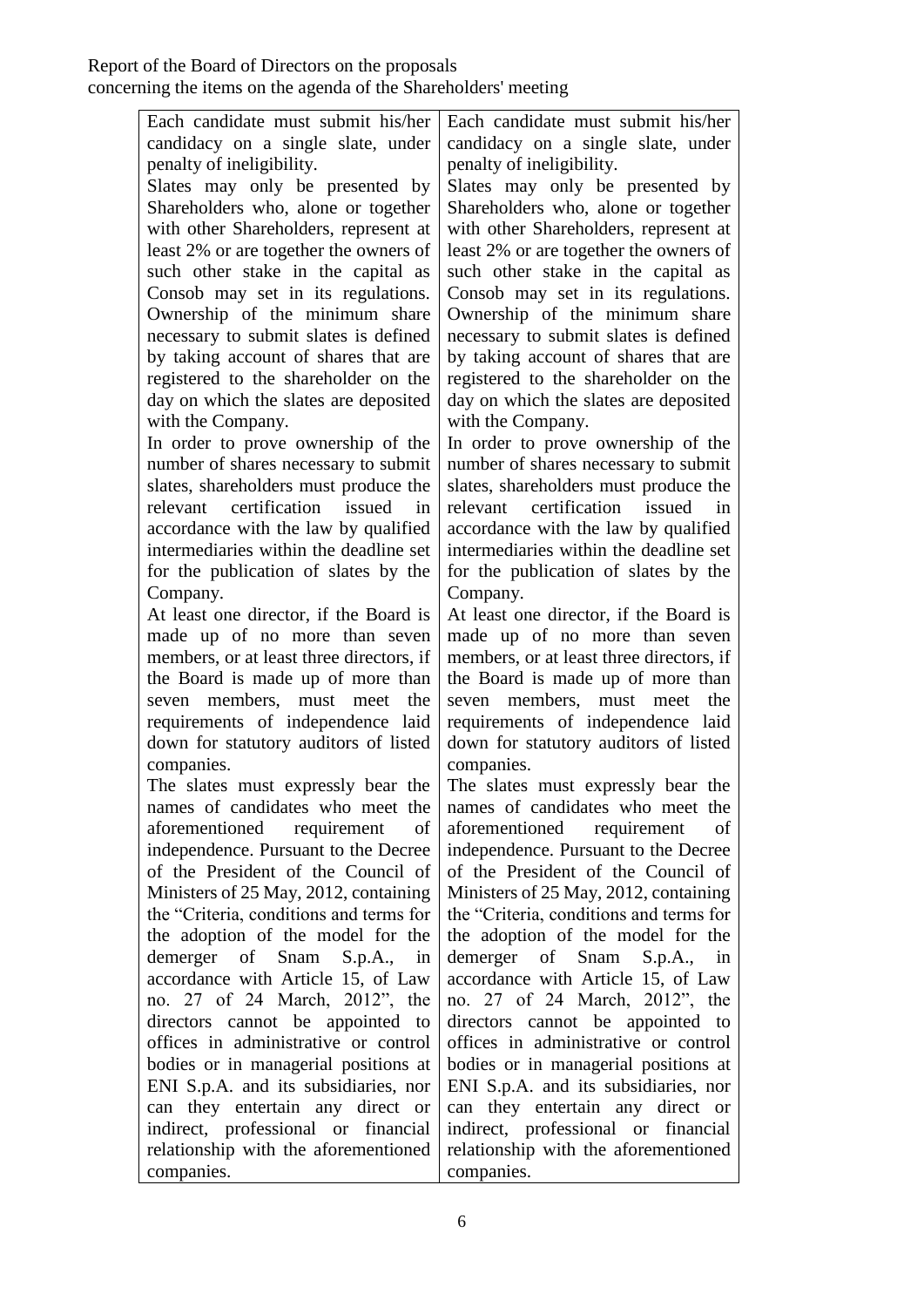Furthermore, all candidates must meet the requirements of integrity laid down in current legislation.

The slates that present three or more candidates must include candidates of different gender, as specified in the call notice for the Shareholders' Meeting, in order to respect the legal provisions on gender equality. When the number of representatives of the least represented gender must be, by law, no less than three, the slates that compete for the appointment of the majority of the members of Board of Directors must include at least two candidates of the gender that is least represented on the slate.

At the time of deposit, each slate, under penalty of its inadmissibility, must be accompanied by the professional CV of each candidate, along with the declarations by which candidates accept their candidacy and, under their own responsibility, declare the non-existence of reasons for ineligibility and incompatibility, in addition to their ownership of the aforementioned requirements of integrity and independence.

The appointed directors must notify to the Company of their loss of the aforementioned requirements of independence and integrity, as well as the occurrence of causes for ineligibility and incompatibility, if any.

13.4 The Board of Directors periodically evaluates the independence and integrity of directors, and verifies the nonexistence of reasons for ineligibility and incompatibility. In the event that a director does not own or loses the declared and legally prescribed requirements of independence or integrity, or if reasons for ineligibility and incompatibility have materialized, the Board of Directors removes and replaces the director from office, or invites him/her to remedy the causes of incompatibility within a specified

Furthermore, all candidates must meet the requirements of integrity laid down in current legislation.

The slates that present three or more candidates must include candidates of different gender, as specified in the call notice for the Shareholders' Meeting, in order to respect the legal provisions on gender equality. When the number of representatives of the least represented gender must be, by law, no less than three, the slates that compete for the appointment of the majority of the members of Board of Directors must include at least two candidates of the gender that is least represented on the slate.

At the time of deposit, each slate, under penalty of its inadmissibility, must be accompanied by the professional CV of each candidate, along with the declarations by which candidates accept their candidacy and, under their own responsibility, declare the non-existence of reasons for ineligibility and incompatibility, in addition to their ownership of the aforementioned requirements of integrity and independence.

The appointed directors must notify to the Company of their loss of the aforementioned requirements of independence and integrity, as well as the occurrence of causes for ineligibility and incompatibility, if any.

13.4 The Board of Directors periodically evaluates the independence and integrity of directors, and verifies the nonexistence of reasons for ineligibility and incompatibility. In the event that a director does not own or loses the declared and legally prescribed requirements of independence or integrity, or if reasons for ineligibility and incompatibility have materialized, the Board of Directors removes and replaces the director from office, or invites him/her to remedy the causes of incompatibility within a specified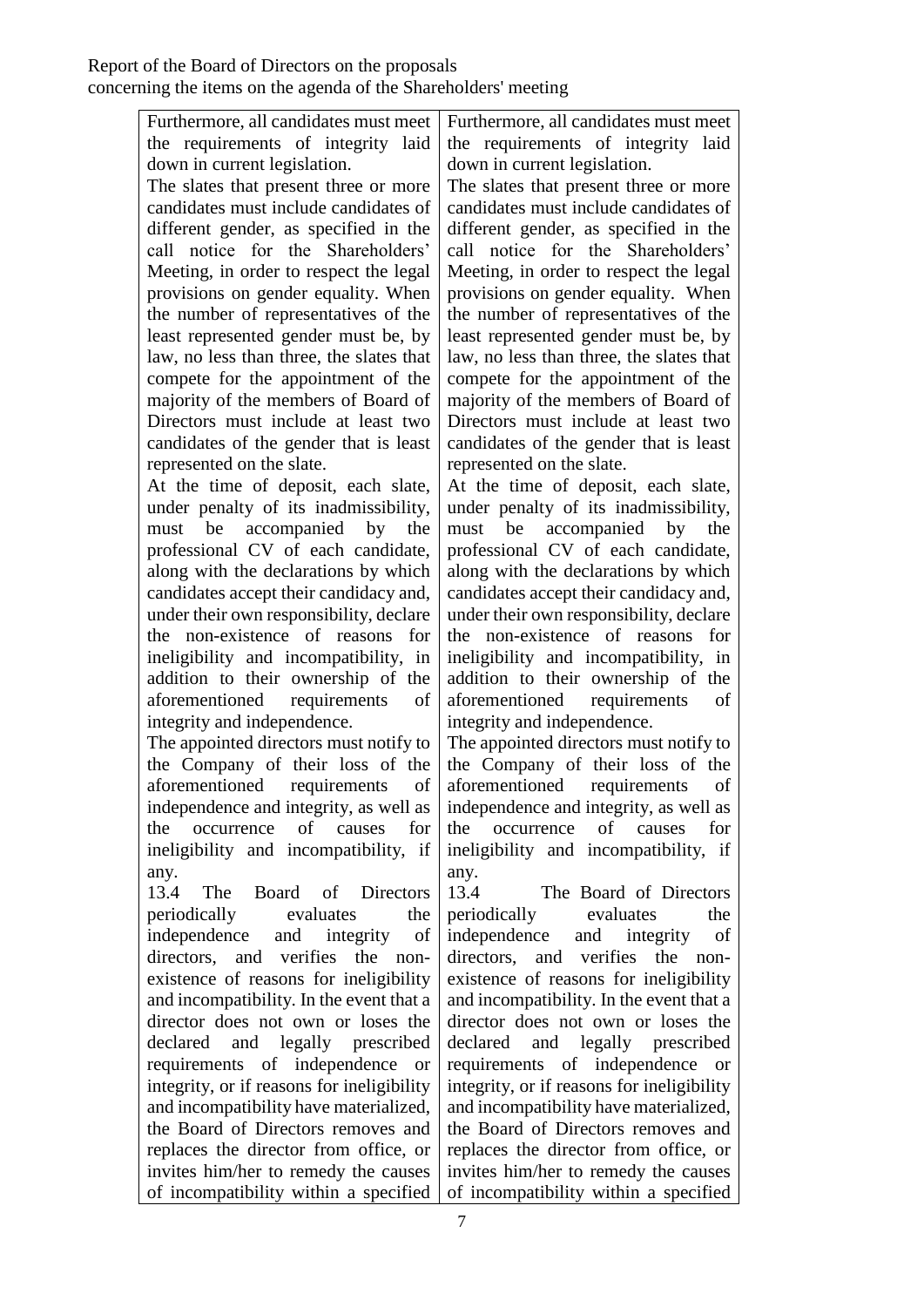|              | deadline, under penalty of removal deadline, under penalty of removal |
|--------------|-----------------------------------------------------------------------|
| from office. | from office.                                                          |
|              | 10 בנדון ניין והדירות הממן וניון והדירות והדירות הממו                 |

13.5 The directors will be elected as follows:

a) seven tenths of the directors to be elected shall be selected from the slate that obtains the majority of votes expressed by the shareholders, in the order in which they are listed on the slate, rounding down in the case of decimal number;

b) the remaining directors will be selected from the other slates that are in no way – directly or indirectly – connected to shareholders who have submitted or voted for the slate that received the majority of votes; to this end, votes obtained by the slates will be subsequently divided by one or two or three, depending on the progressive number of directors to be elected. The quotients thus obtained shall be progressively assigned to the candidates on each slate in the order specified thereon. On the basis of the quotients assigned, the candidates on the various slates shall be arranged in a single decreasing ranking. Those who have obtained the highest quotients shall be elected. If more than one candidate obtains the same quotient, the candidate from the slate that has not yet elected any director or that has elected the smallest number of directors shall be elected. If none of such slates has yet elected a director or all of them have elected the same number of directors, the candidate from the slate that obtained the largest number of votes shall be elected. If the different slates have received the same number of votes and their candidates have been assigned the same quotients, a new vote shall be held by the entire Shareholders' Meeting and the candidate obtaining the simple majority of the votes shall be elected; c) if, following the application of the procedure described above, it is not possible to appoint the minimum number of independent directors

13.5 The directors will be elected as follows:

a) seven tenths of the directors to be elected shall be selected from the slate that obtains the majority of votes expressed by the shareholders (the "Majority Slate"), in the order in which they are listed on the slate, rounding down in the case of decimal number;

b) the remaining directors will be selected from the other slates (the "Minority Slates") that are in no way – directly or indirectly – connected to shareholders who have submitted or voted for the slate that received the majority of votes; to this end, votes obtained by the slates will be subsequently divided by one or two or three, depending on the progressive number of directors to be elected. The quotients thus obtained shall be progressively assigned to the candidates on each slate in the order specified thereon. On the basis of the quotients assigned, the candidates on the various slates shall be arranged in a single decreasing ranking. Those who have obtained the highest quotients shall be elected. If more than one candidate obtains the same quotient, the candidate from the slate that has not yet elected any director or that has elected the smallest number of directors shall be elected. If none of such slates has yet elected a director or all of them have elected the same number of directors, the candidate from the slate that obtained the largest number of votes shall be elected. If the different slates have received the same number of votes and their candidates have been assigned the same quotients, a new vote shall be held by the entire Shareholders' Meeting and the candidate obtaining the simple majority of the votes shall be elected; b-bis) in the event that the Majority Slate does not contain a sufficient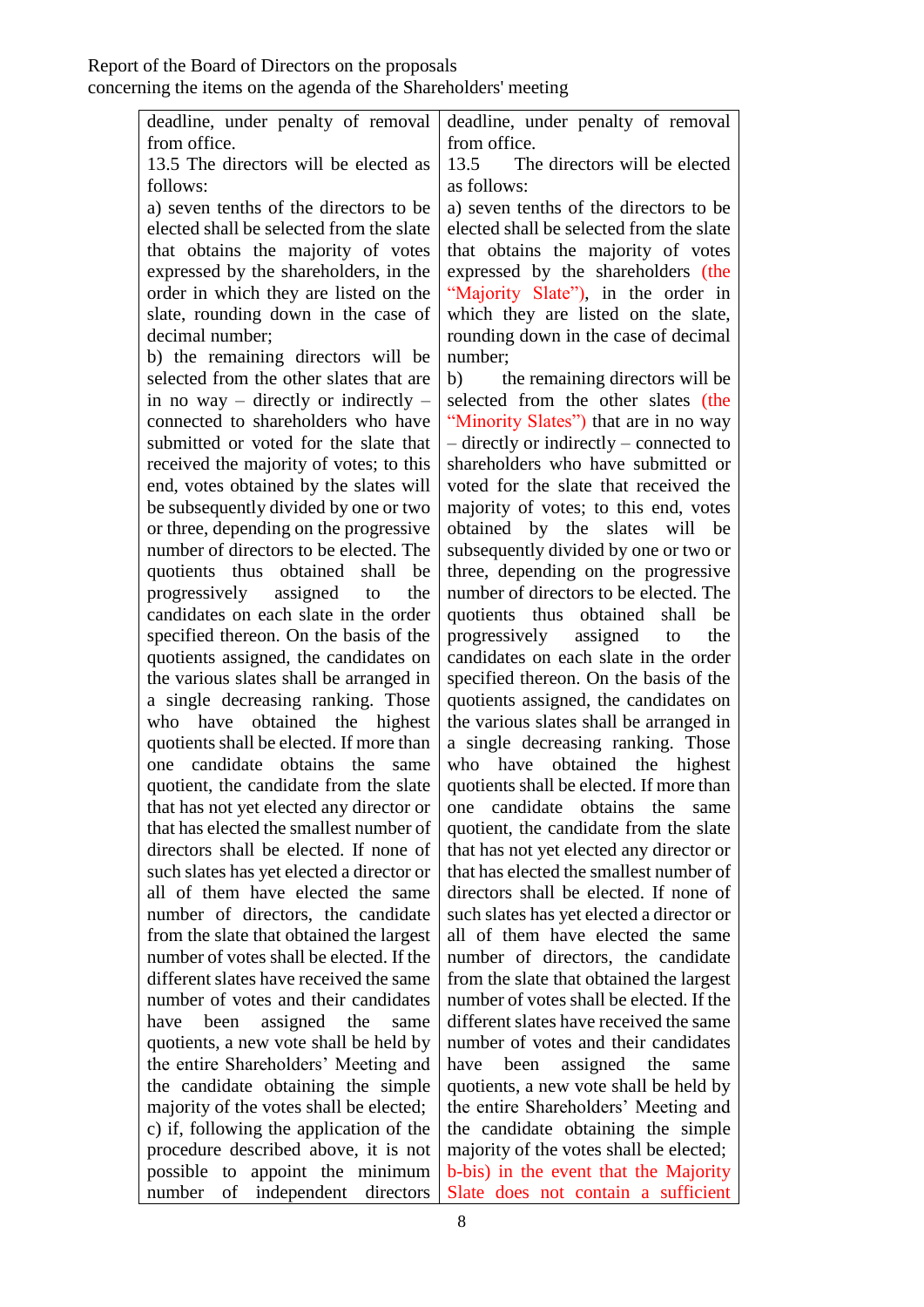required by the Articles of Association, then the quotient of the votes to attribute to each candidate on the slates is calculated by dividing the number of votes obtained by each slate by the number of the order of each one of the aforementioned candidates; candidates who do not meet the requirements of independence and have the lowest quotients among candidates from all slates are replaced, starting with the last candidate, by independent candidates listed on the same slate of the replaced candidate (following the order in which they are listed), or, alternatively by individuals meeting the requirements of independence, who have been appointed in accordance with the procedure described under letter d). In cases in which candidates from different slates have obtained the same quotient, the candidate to be replaced is the candidate of the slate from which the greatest number of directors is selected, or, subordinately, the candidate from the slate that has received the least number of votes, or, in case of equal number of votes, the candidate that has obtained less votes from the Shareholders' Meeting in a specific voting round; c-bis) if the application of the

procedure described under letters a) and b) does not permit compliance with the regulations on gender balance, the quotient of votes to be attributed to each candidate from the slates is calculated by dividing the number of votes obtained by each slate by the number of the order of each candidate; the candidate of the most represented gender who has the lowest quotient among the candidates from all the slates is replaced, without prejudice to the minimum number of independent directors, by the candidate representing the less represented gender (with the subsequent higher number of order)

number of candidates to reach the number of directors to be elected pursuant to letter a) above, all candidates listed in said slate are appointed, based on their progressive order in said slate; in turn, after appointing the other directors from the Minority Slates, pursuant to letter b) above, for the number of positions established for these minority slates, which is three tenths of the total, the remaining directors are appointed, for the positions not covered by the Majority Slate, from the minority list that obtains the greatest number of votes among the Minority Slates (the "First Minority Slate") in relation to the capacity of said slate. In the event of insufficient capacity of said slate, the remaining directors are appointed, with the same procedures, from the following slate ("Second Minority Slate") or any subsequent slates, based on the number of votes and capacity of the slates themselves. Lastly, if the total number of candidates on the slates presented – in both the Majority Slate and Minority Slates – is lower than the number of the directors to be elected, the remaining directors shall be elected by the shareholders' meeting with the resolution approved in accordance with letter d) below;

c) if, following the application of the procedure described above, it is not possible to appoint the minimum number of independent directors required by the Articles of Association, then the quotient of the votes to attribute to each candidate on the slates is calculated by dividing the number of votes obtained by each slate by the number of the order of each one of the aforementioned candidates; candidates who do not meet the requirements of independence and have the lowest quotients among candidates from all slates are replaced, starting with the last candidate, by independent candidates listed on the same slate of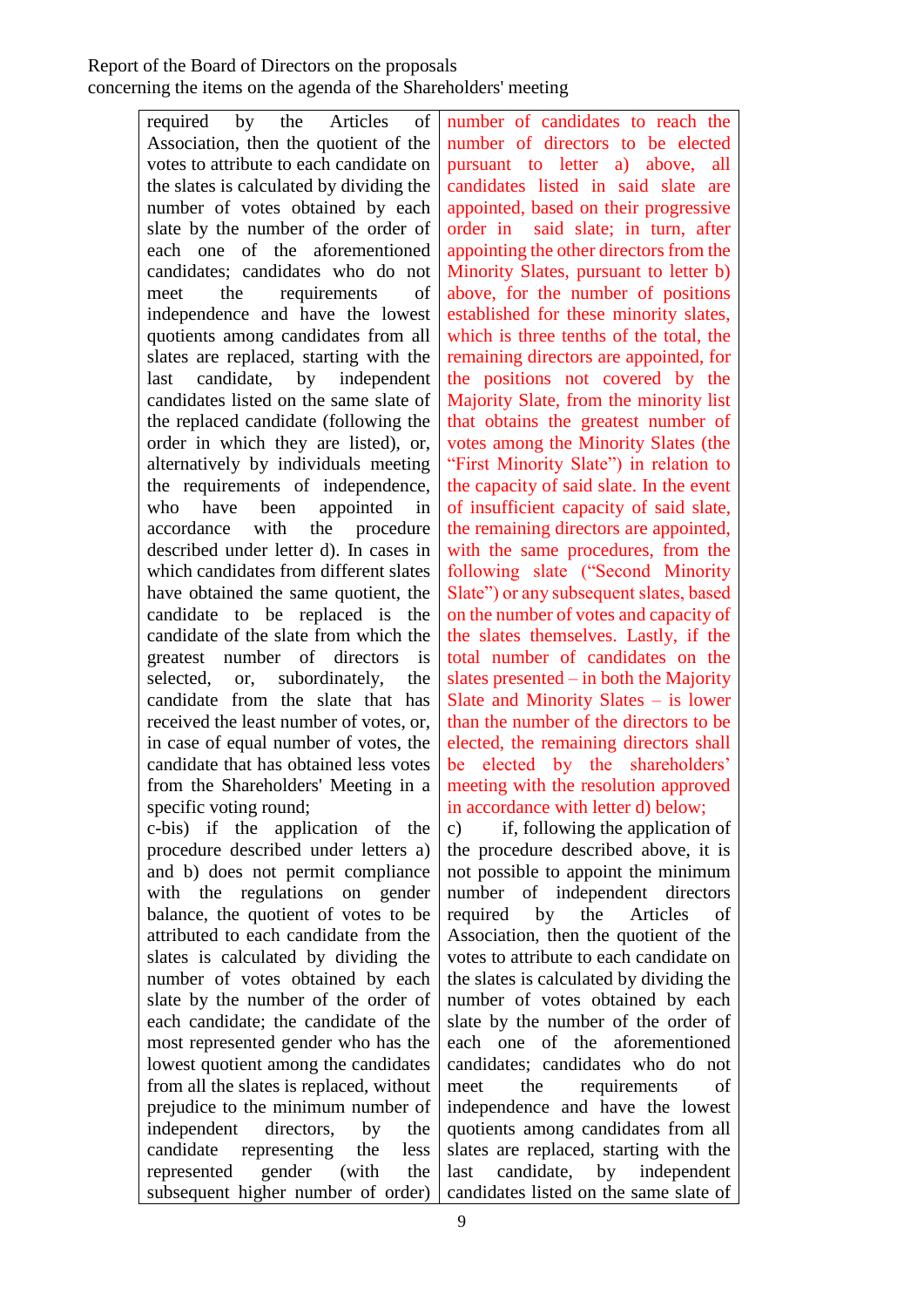on the same slate as the replaced candidates, or, alternatively, by the individual appointed in accordance with the procedure described under letter d). In cases in which candidates from different slates have obtained the same minimum quotient, the candidate to be replaced is the candidate of the slate from which the greatest number of directors is selected, or, subordinately, the candidate from the slate that has received the least number of votes, or, in case of equal number of votes, the candidate that has obtained less votes by the Shareholders' Meeting in a specific voting round;

d) for the appointment of directors, who, for any reason, are not appointed in accordance with the procedures described above, the Shareholders' Meeting resolves by legal majority, in order to ensure that the composition of the Board of Directors is compliant with the law and the Articles of Association.

Current peremptory legislative and regulatory provisions constitute, in any case, an exception to these policies.

13.6The slate voting procedure is applied only in case of renewal of the entire Board of Directors.

13.7 The Shareholders' Meeting may change the number of Directors, including during its term, within the limitations laid down in subsection 1 of this Article, and shall make the respective appointments according to the procedures set out in Article 13.5(d) above. The term of office of Directors appointed in this way will expire with the term of those currently in office.

13.8 If in the course of the financial year one or more vacancies occur on the Board, the procedure specified in Art. 2386 of the Italian Civil Code shall be followed. 2386 of the Italian Civil Code. In any case, it is necessary to appoint the minimum number of

the replaced candidate (following the order in which they are listed), or, alternatively by individuals meeting the requirements of independence, who have been appointed in accordance with the procedure described under letter d). In cases in which candidates from different slates have obtained the same quotient, the candidate to be replaced is the candidate of the slate from which the greatest number of directors is selected, or, subordinately, the candidate from the slate that has received the least number of votes, or, in case of equal number of votes, the candidate that has obtained less votes from the Shareholders' Meeting in a specific voting round;

c-bis) if the application of the procedure described under letters a), b) and b)-bis does not permit compliance with the regulations on gender balance, the quotient of votes to be attributed to each candidate from the slates is calculated by dividing the number of votes obtained by each slate by the number of the order of each candidate; the candidate of the most represented gender who has the lowest quotient among the candidates from all the slates is replaced, without prejudice to the minimum number of independent directors, by the candidate representing the less represented gender (with the subsequent higher number of order) on the same slate as the replaced candidates, or, alternatively, by the individual appointed in accordance with the procedure described under letter d). In cases in which candidates from different slates have obtained the same minimum quotient, the candidate to be replaced is the candidate of the slate from which the greatest number of directors is selected, or, subordinately, the candidate from the slate that has received the least number of votes, or, in case of equal number of votes, the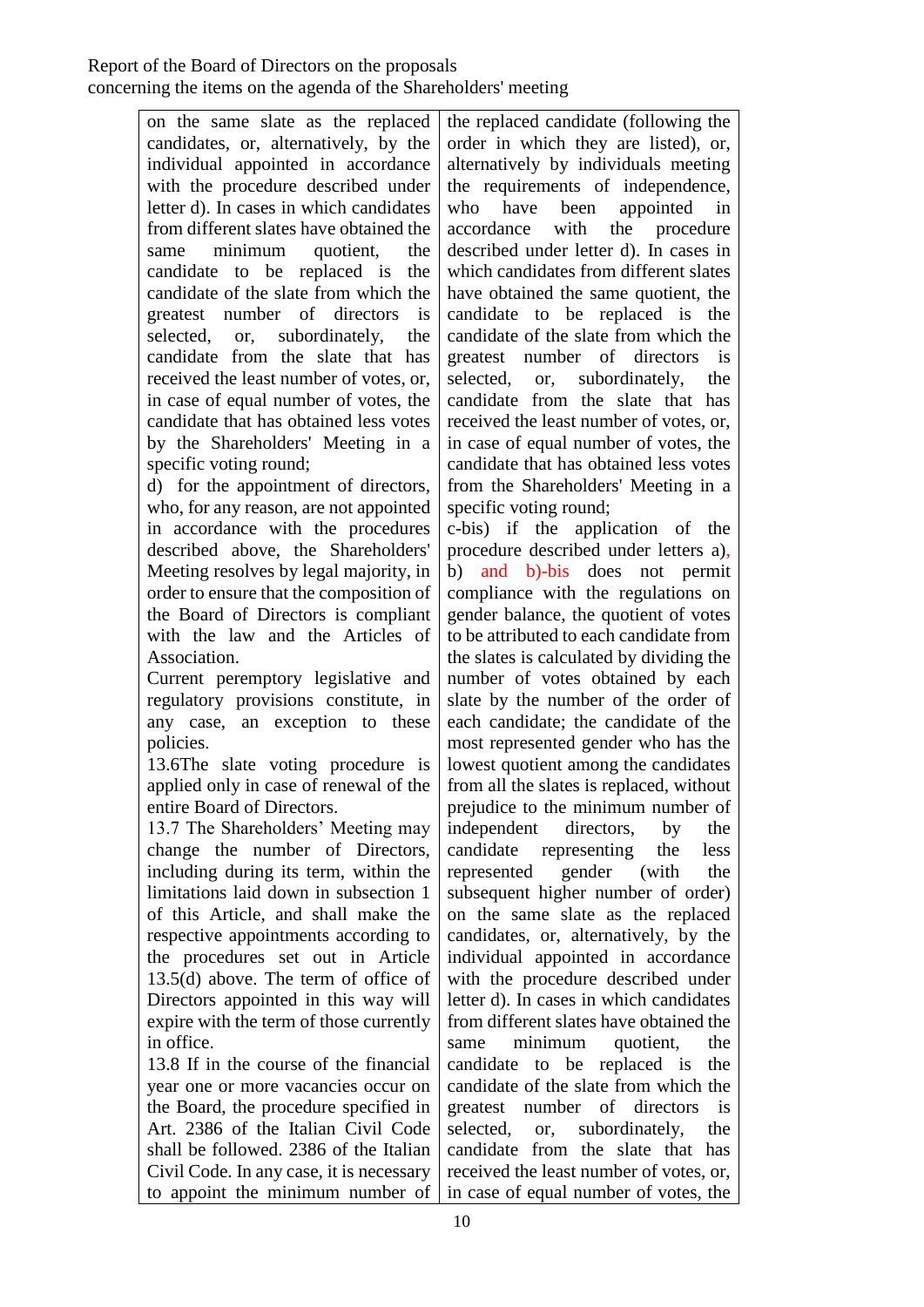| independent directors and to comply                 | candidate that has obtained less votes    |
|-----------------------------------------------------|-------------------------------------------|
| with current regulations concerning                 | by the Shareholders' Meeting in a         |
| gender balance. If there is no longer a             | specific voting round;                    |
| majority of directors, the entire Board             | d) for the appointment of directors,      |
| of Directors<br>will resign,<br>and<br><sub>a</sub> | who, for any reason, are not appointed    |
| Shareholders' Meeting<br>shall<br>be                | in accordance with the procedures         |
| convened in a timely manner by the                  | described above, the Shareholders'        |
| <b>Directors</b><br>of<br>for<br>Board<br>the       | Meeting resolves by legal majority, in    |
| reconstitution of the latter.                       | order to ensure that the composition of   |
| 13.9 The Board of Directors may set                 | the Board of Directors is compliant       |
| up Committees from<br>among<br>its                  | with the law and the Articles of          |
| advisory<br>members<br>having<br>and                | Association.                              |
| proposal-making functions on specific               | Current peremptory legislative and        |
| issues.                                             | regulatory provisions constitute, in      |
|                                                     | any case, an exception to these           |
|                                                     | policies.                                 |
|                                                     | 13.6 The slate voting procedure is        |
|                                                     | applied only in case of renewal of the    |
|                                                     | entire Board of Directors.                |
|                                                     | 13.7 The Shareholders' Meeting            |
|                                                     | may change the number of Directors,       |
|                                                     | including during its term, within the     |
|                                                     | limitations laid down in subsection 1     |
|                                                     | of this Article, and shall make the       |
|                                                     | respective appointments according to      |
|                                                     | the procedures set out in Article         |
|                                                     | $13.5(d)$ above. The term of office of    |
|                                                     | Directors appointed in this way will      |
|                                                     | expire with the term of those currently   |
|                                                     | in office.                                |
|                                                     | 13.8<br>If in the course of the financial |
|                                                     | year one or more vacancies occur on       |
|                                                     | the Board, the procedure specified in     |
|                                                     | Art. 2386 of the Italian Civil Code       |
|                                                     | shall be followed. 2386 of the Italian    |
|                                                     | Civil Code.                               |
|                                                     | In any case, it is necessary to appoint   |
|                                                     | the minimum number of independent         |
|                                                     | directors and to comply with current      |
|                                                     | regulations<br>concerning<br>gender       |
|                                                     | balance.                                  |
|                                                     | If there is no longer a majority of       |
|                                                     | directors, the entire Board of Directors  |
|                                                     | will resign, and a Shareholders'          |
|                                                     | Meeting shall be convened in a timely     |
|                                                     | manner by the Board of Directors for      |
|                                                     | the reconstitution of the latter.         |
|                                                     | The Board of Directors may<br>13.9        |
|                                                     | set up Committees from among its          |
|                                                     | members having<br>advisory<br>and         |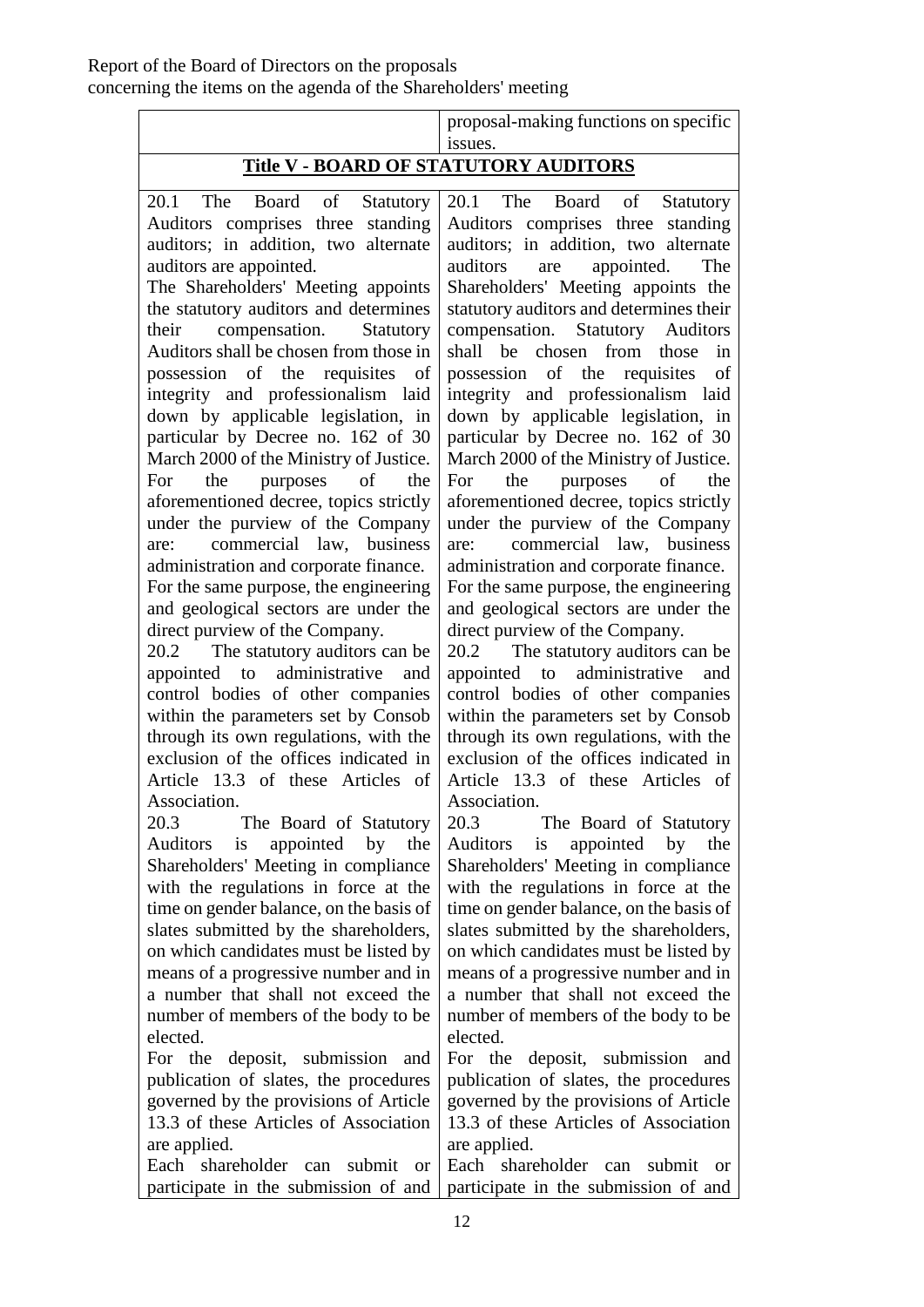13 vote a single slate in accordance with the terms set forth in the aforementioned legislative and regulatory provisions. Slates may only be presented by Shareholders who, alone or together with other Shareholders, represent at least 2% or are together the owners of such other stake in the capital as Consob may set in its regulations. Each candidate must submit his/her candidacy on a single slate, under penalty of ineligibility. The slates are divided into two sections: one for candidates for the office of Standing Auditor and the other for candidates for the office of Alternate Auditor. At least the first candidate in each section must be enrolled in the register of external auditors and have worked on legal audits for a period of not less than three years. The slates that, considering both sections, contain a number of candidates equal to or greater than three and compete for appointment to the majority of the members of the Board of Statutory Auditors, must include, in the standing auditor section, candidates of different gender, in accordance with the provisions set forth in the call notice for the Shareholders' Meeting, in order to comply with current regulations concerning gender balance. If the alternate auditor section of the aforementioned slates lists two candidates, they must belong to different genders. Two standing auditors and an alternate auditor will be selected from the slate that receives the majority of votes. The other standing auditor and the other alternate auditor are appointed in accordance with provisions set forth in Article 13.5, letter b), to apply distinctly to each of the sections in which the other slates are articulated. The Shareholders' Meeting appoints as Chairman of the Board of Statutory vote a single slate in accordance with the terms set forth in the aforementioned legislative and regulatory provisions. Slates may only be presented by Shareholders who, alone or together with other Shareholders, represent at least 2% or are together the owners of such other stake in the capital as Consob may set in its regulations. Each candidate must submit his/her candidacy on a single slate, under penalty of ineligibility. The slates are divided into two sections: one for candidates for the office of Standing Auditor and the other for candidates for the office of Alternate Auditor. At least the first candidate in each section must be enrolled in the register of external auditors and have worked on legal audits for a period of not less than three years. The slates that, considering both sections, contain a number of candidates equal to or greater than three and compete for appointment to the majority of the members of the Board of Statutory Auditors, must include, in the standing auditor section, candidates of different gender, in accordance with the provisions set forth in the call notice for the Shareholders' Meeting, in order to comply with current regulations concerning gender balance. If the alternate auditor section of the aforementioned slates lists two candidates, they must belong to different genders. Two standing auditors and an alternate auditor will be selected from the slate that receives the majority of votes. The other standing auditor and the other alternate auditor are appointed in accordance with provisions set forth in Article 13.5, letter b), to apply distinctly to each of the sections in which the other slates are articulated. In the event that, *mutatis mutandis*, a similar situation occurred to that laid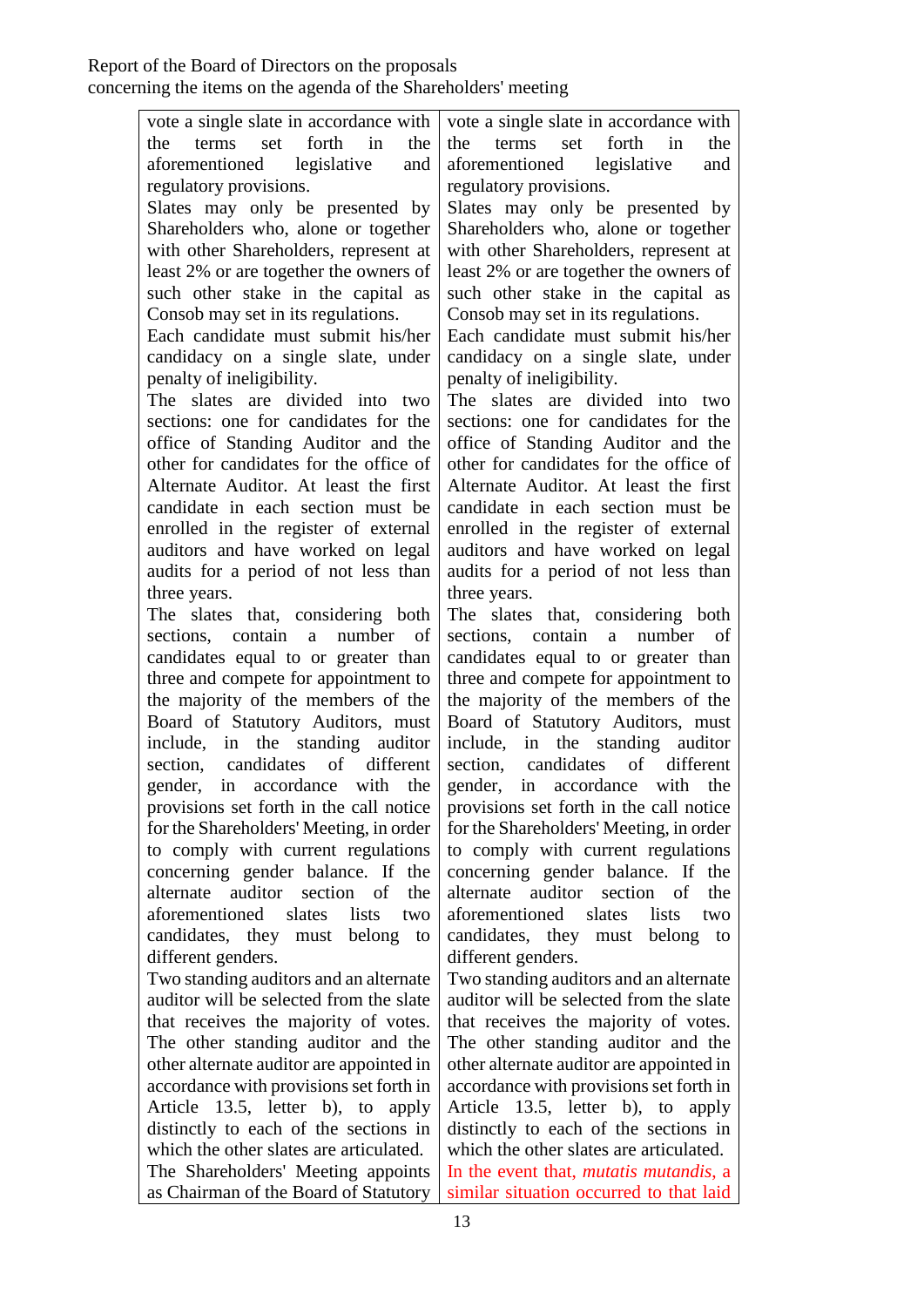Auditors the standing auditor elected in accordance with the provisions set forth in Article 13.5 letter b). If the application of the procedure described above does not allow, as regards standing auditors, compliance with the regulations on gender balance, the quotient of votes to be attributed to each candidate from the standing auditor sections of the different slates, is calculated by dividing the number of votes obtained in each slate by the number of the order of each of the aforementioned candidates; the candidate of the most represented gender who has the lowest quotient among candidates from all slates, is replaced by the candidate belonging to the least represented gender listed, with the subsequent highest order number, in the same standing auditor section of the slate of the replaced candidate, or, subordinately, in the alternate auditor section of the same slate of the replaced candidate (who, in this case, takes over the position of the alternate candidate he/she replaces); otherwise, if this operation does not allow compliance with regulations on gender balance , the candidate is replaced by the individual appointed by the Shareholders' Meeting with a legal majority, so that a Board of Statutory Auditors compliant with the law and the Articles of Association can be constituted. In cases in which candidates from different slates have obtained the same quotient, the candidate to be replaced is the candidate of the slate from which the greatest number of auditors is selected, or, subordinately, the candidate from the slate that has received the least number of votes, or, in case of equal number of votes, the candidate that has obtained less votes by the Shareholders' Meeting in a specific voting round.

For the appointment of standing auditors, who, for any reason, are not

down in Article 13.5(b-bis) above, the procedures pursuant to the same letter b-bis) shall apply both for the standing auditors and alternate auditors, insofar as compatible with current regulations and with this Article.

The Shareholders' Meeting appoints as Chairman of the Board of Statutory Auditors the standing auditor elected in accordance with the provisions set forth in Article 13.5 letter b).

If the application of the procedure described above does not allow, as regards standing auditors, compliance with the regulations on gender balance, the quotient of votes to be attributed to each candidate from the standing auditor sections of the different slates, is calculated by dividing the number of votes obtained in each slate by the number of the order of each of the aforementioned candidates; the candidate of the most represented gender who has the lowest quotient among candidates from all slates, is replaced by the candidate belonging to the least represented gender listed, with the subsequent highest order number, in the same standing auditor section of the slate of the replaced candidate, or, subordinately, in the alternate auditor section of the same slate of the replaced candidate (who, in this case, takes over the position of the alternate candidate he/she replaces); otherwise, if this operation does not allow compliance with regulations on gender balance , the candidate is replaced by the individual appointed by the Shareholders' Meeting with a legal majority, so that a Board of Statutory Auditors compliant with the law and the Articles of Association can be constituted. In cases in which candidates from different slates have obtained the same quotient, the candidate to be replaced is the candidate of the slate from which the greatest number of auditors is selected, or, subordinately, the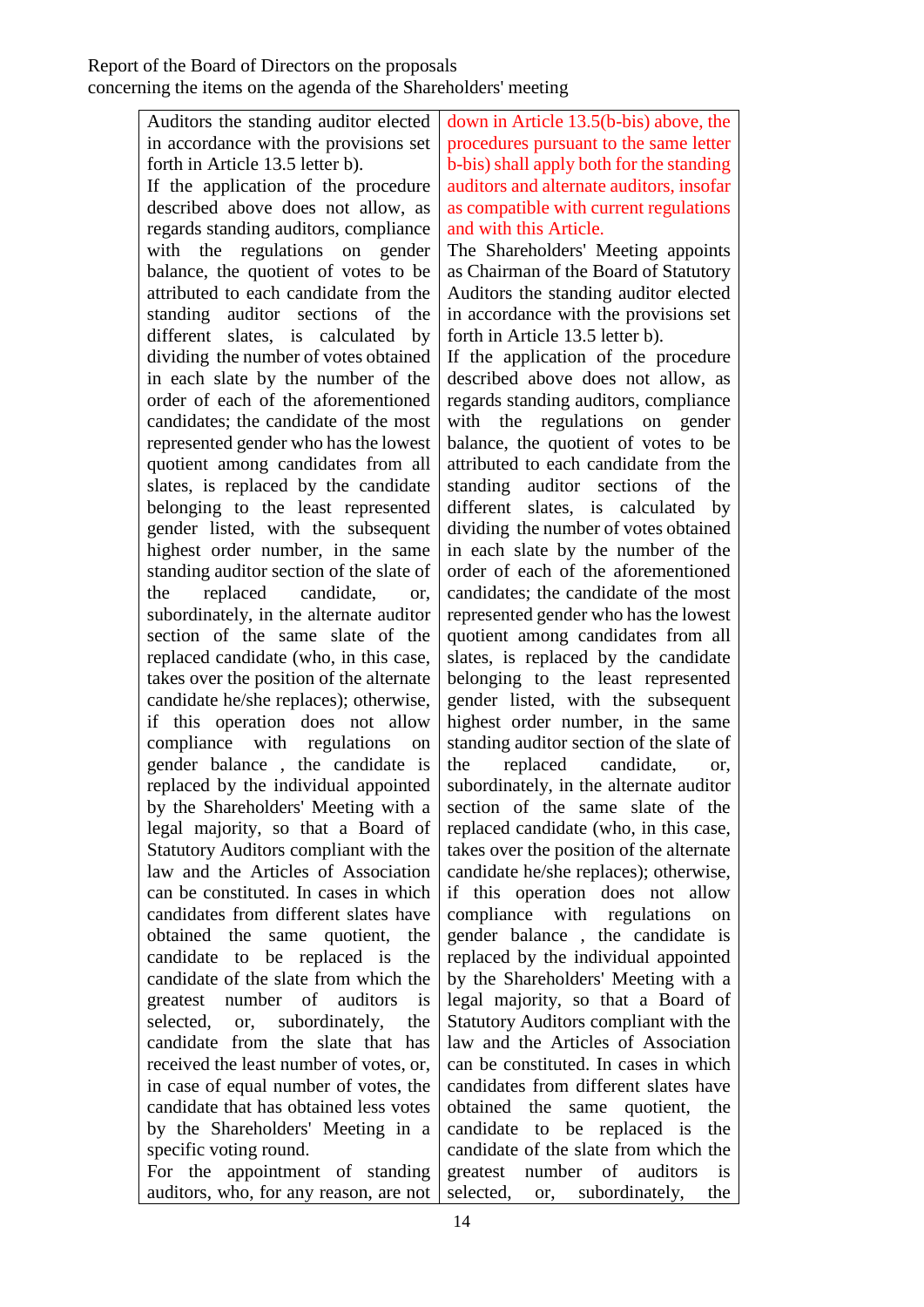appointed in accordance with the procedures described above, the Shareholders' Meeting resolves by legal majority, in order to ensure that the composition of the Board of Statutory Auditors is compliant with the law and the Articles of Association.

In the case of replacement of a statutory auditor selected from the slate that obtained the majority of votes, the office will be held by the alternate auditor from the same slate; in the case of replacement of a statutory auditor selected from other slates, the office will be held by the alternate auditor selected from such slates. If the replacement does not allow compliance with the regulations on gender balance, the Shareholders' Meeting must be convened in a timely fashion to ensure compliance with the aforementioned regulations. The slate voting procedure is applied only in case of renewal of the entire Board of Statutory Auditors. Current peremptory legislative and regulatory provisions constitute, in any case, an exception to these policies.

20.4 Outgoing statutory auditors can be re-elected.

20.5 With prior notification to the Chairman of the Board of Directors, the Board of Statutory Auditors can convene a Shareholders' Meeting and meetings of the Board of Directors. The authority to convene meetings of the Board of Directors can be exercised individually by each member of the Board of Statutory Auditors; the authority to convene a Shareholders' Meeting must be exercised by at least two members of the Board of Statutory Auditors.

20.6 The Board of Statutory Auditors' meetings may be held also via conference call or video conference on condition that all participants are identifiable and can follow the discussion, examine, receive and transmit documents and

candidate from the slate that has received the least number of votes, or, in case of equal number of votes, the candidate that has obtained less votes by the Shareholders' Meeting in a specific voting round.

For the appointment of standing auditors, who, for any reason, are not appointed in accordance with the procedures described above, the Shareholders' Meeting resolves by legal majority, in order to ensure that the composition of the Board of Statutory Auditors is compliant with the law and the Articles of Association.

In the case of replacement of a statutory auditor selected from the slate that obtained the majority of votes, the office will be held by the alternate auditor from the same slate; in the case of replacement of a statutory auditor selected from other slates, the office will be held by the alternate auditor selected from such slates. If the replacement does not allow compliance with the regulations on gender balance, the Shareholders' Meeting must be convened in a timely fashion to ensure compliance with the aforementioned regulations.

The slate voting procedure is applied only in case of renewal of the entire Board of Statutory Auditors. Current peremptory legislative and regulatory provisions constitute, in any case, an exception to these policies.

20.4 Outgoing statutory auditors can be re-elected.

20.5 With prior notification to the Chairman of the Board of Directors, the Board of Statutory Auditors can convene a Shareholders' Meeting and meetings of the Board of Directors. The authority to convene meetings of the Board of Directors can be exercised individually by each member of the Board of Statutory Auditors; the authority to convene a Shareholders' Meeting must be